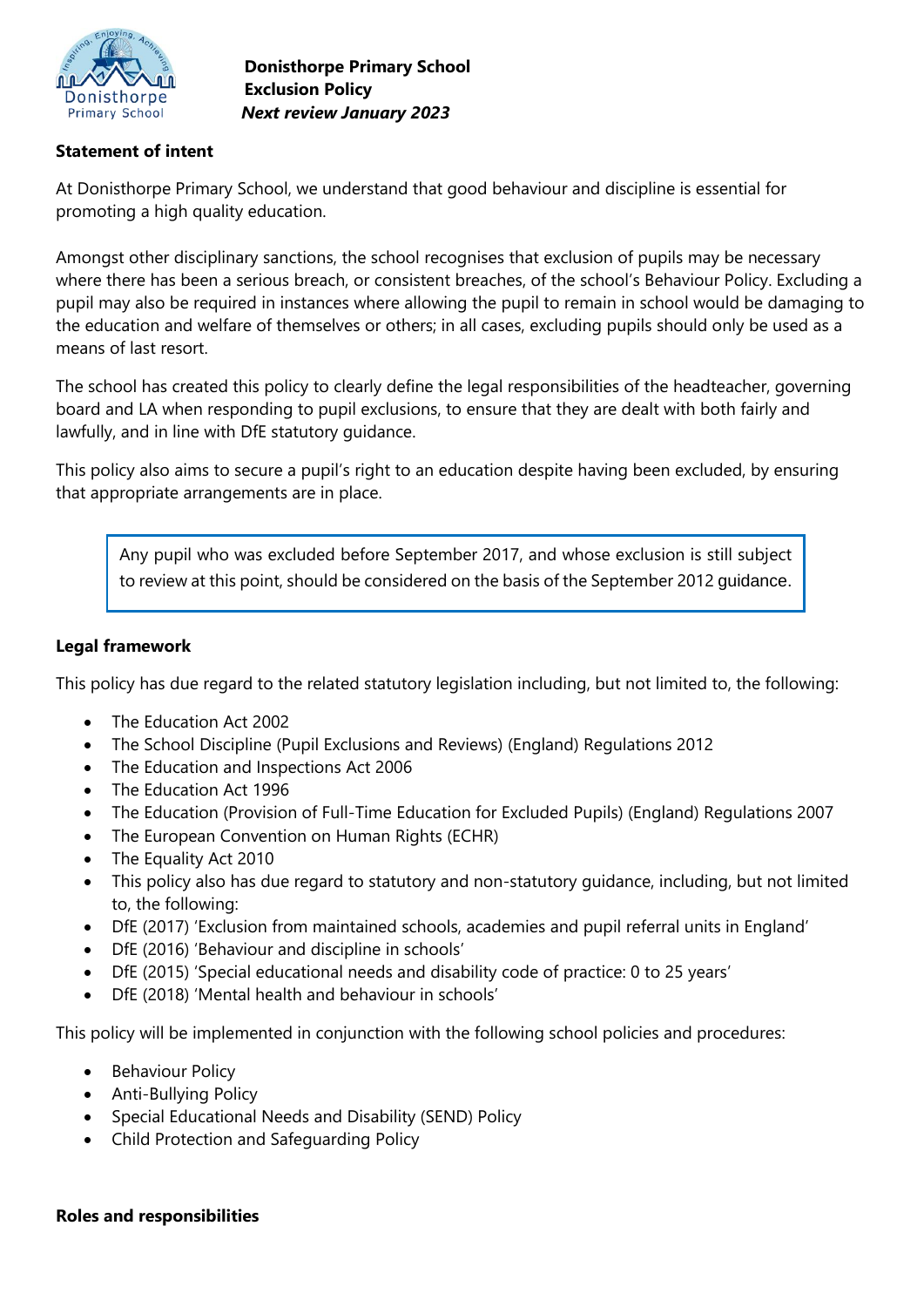The LA is responsible for:

- Having due regard to the relevant statutory guidance when carrying out its duties in relation to the education of LAC.
- Arranging suitable full-time education for any pupil of compulsory school age excluded permanently, in coordination with the school.
- Reviewing and reassessing pupils' needs in consultation with their parents where they have an EHC plan and are excluded permanently, with a view to identifying a new placement.
- Arranging for an independent review panel hearing to review the decision of the governing board not to reinstate a permanently excluded pupil where required.
- Arranging the hearing without delay at a time, date and venue convenient for all parties.
- Ensuring the independent review panel consists of three or five members as appropriate, which represent the required categories.
- Appointing a clerk to provide advice to the panel and parties to the review on procedure, law and statutory guidance on exclusions.
- Ensuring all panel members and the clerk have received training within the two years prior to the date of the review.
- If requested by parents, appointing a SEND expert to attend the panel and covering the associated costs of this appointment.

# **The governing board is responsible for:**

- Providing information to the Secretary of State and LA about any exclusions within the last 12 months.
- Arranging suitable full-time education for any pupil of compulsory school age excluded on a fixedterm basis.
- Considering parents' representations about exclusions within 15 school days of receiving notice if the appropriate requirements are met.
- Where an exclusion would result in a pupil missing a public examination or test, considering the exclusion before this date.
- Considering whether it would be appropriate for a pupil to be permitted onto the school premises to sit the public examination or test.
- Arranging the representation meeting at a time and date convenient to all parties, but in compliance with the statutory time limits.
- Adhering to its responsibilities to consider the reinstatement of pupils.
- Considering the interests and circumstances of the excluded pupil, including the circumstances in which they were excluded, and have due regard to the interests of others at the school.
- Using the civil standard of proof (based on the 'balance of probabilities', it is more than likely that the fact is true) when establishing the facts relating to an exclusion.
- Ensuring clear minutes are taken of the representation meeting.
- Noting the outcome of the representation meeting on the pupil's education record, along with copies of relevant papers for future reference.
- Notifying the pupil's parents, the headteacher and LA of its decision and the reasons for it, without delay.
- Where appropriate, informing parents of where to apply for an independent review panel.
- Informing parents of relevant sources of information.
- Ensuring a pupil's name is removed from the school admissions register, where appropriate.
- Reconvening within 10 school days to reconsider reinstatement of a pupil where directed to do so by the exclusions review panel.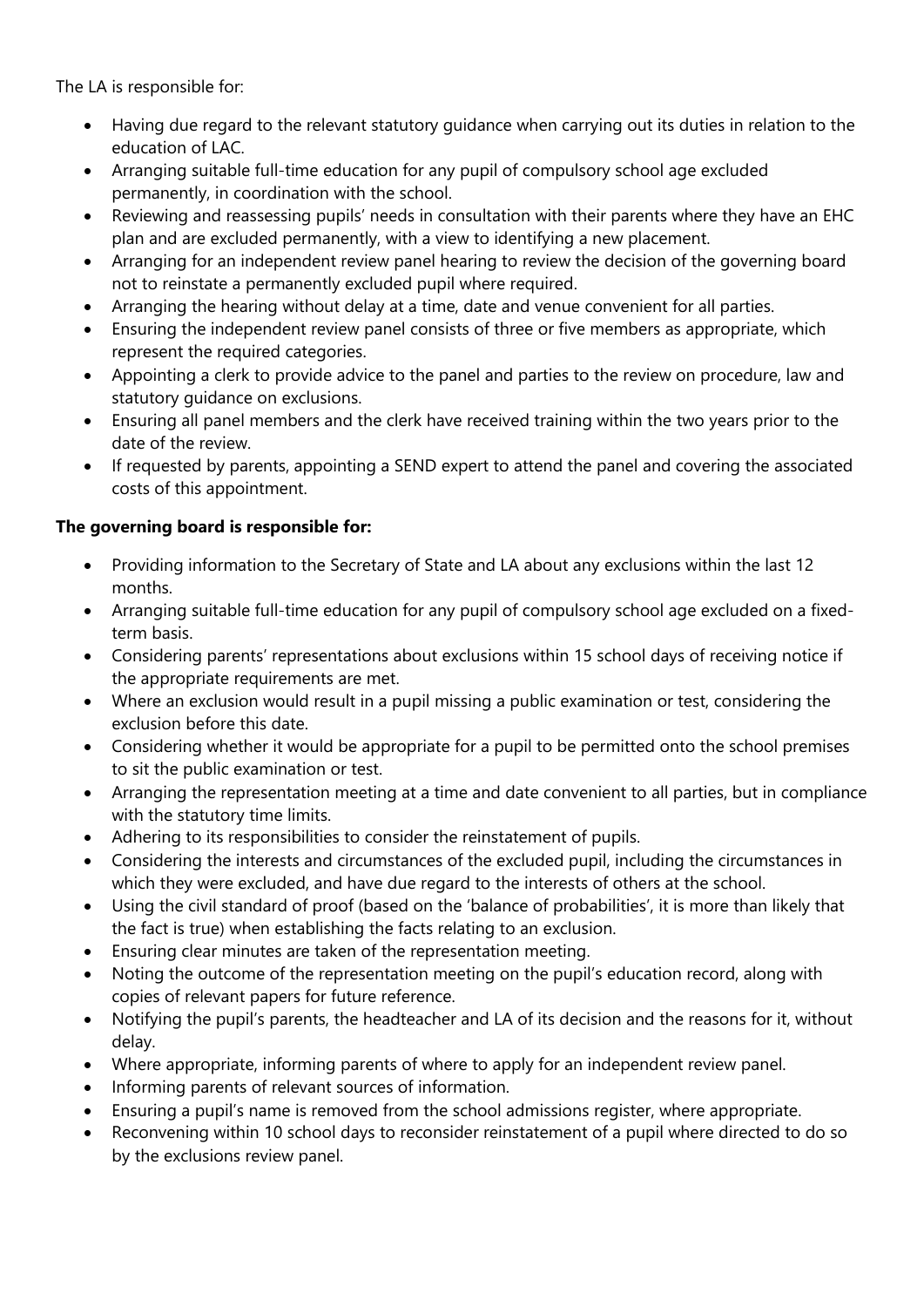### **The clerk to the exclusions review panel is responsible for:**

- Making reasonable efforts to inform the appropriate individuals that they are entitled to:
	- o Make written representations to the panel.
	- o Attend the hearing and make oral representations to the panel.
	- o Be represented.
- Making reasonable efforts to circulate copies of relevant papers at least five school days before the review to all parties.
- Giving all parties details of those attending and their role, once the position is clear.
- Attending the review and ensuring that minutes are produced in accordance with instructions from the panel.

# **The headteacher is responsible for:**

- Implementing good levels of discipline to ensure all pupils can benefit from the opportunities provided by education and to minimise potential exclusions.
- Applying the civil standard of proof when establishing the facts in relation to an exclusion.
- Complying with their statutory duties in relation to pupils with SEND when administering the exclusion process, as outlined in the Special Educational Needs and Disability (SEND) Policy.
- Considering any contributing factors that are identified after an incident of poor behaviour has occurred, e.g. if a pupil has suffered bereavement, bullying or has a mental health issue.
- Considering the use of a multi-agency assessment for a pupil who demonstrates persistent disruptive behaviour.
- Reviewing the effectiveness of exclusions as a sanction, e.g. if a pupil has received multiple exclusions or is approaching the legal limit for exclusions in an academic year.
- Considering what extra support may be needed to identify and address the needs of individual pupils, particularly those with SEND, eligible for FSM, LAC and those from certain ethnic groups.
- Engaging effectively with parents in supporting the behaviour of pupils with additional needs.
- Determining whether a pupil will be excluded on disciplinary grounds.
- Withdrawing any exclusions that have not been reviewed by the governing board, where appropriate.
- Ensuring any decision to exclude is lawful, rational, reasonable, fair and proportionate.
- Complying with the requirements of the Equality Act 2010 when deciding whether to exclude a pupil.
- Ensuring they have considered their legal duty of care when sending a pupil home following an exclusion.
- Making the decision to exclude based on the evidence available at the time, regardless of any police investigation and/or criminal proceedings.
- Notifying a pupil's parents without delay where the decision is taken to exclude the pupil, including the days on which the parents must ensure the pupil is not present in a public place at any time during school hours, as well as any other necessary information statutorily required.
- Ensuring that all information provided to parents is clear and easily understood.
- Notifying the governing board and LA of their decision to exclude a pupil where appropriate, as well as the pupil's home authority if required.
- Notifying the governing board once per term of any exclusions not already notified.
- Organising suitable work for excluded pupils where alternative provision cannot be arranged.

# **Grounds for exclusion**

The school will only exclude a pupil where it is absolutely necessary, and where all other possible disciplinary sanctions, as detailed in the school's Behaviour Policy, have failed to be successful.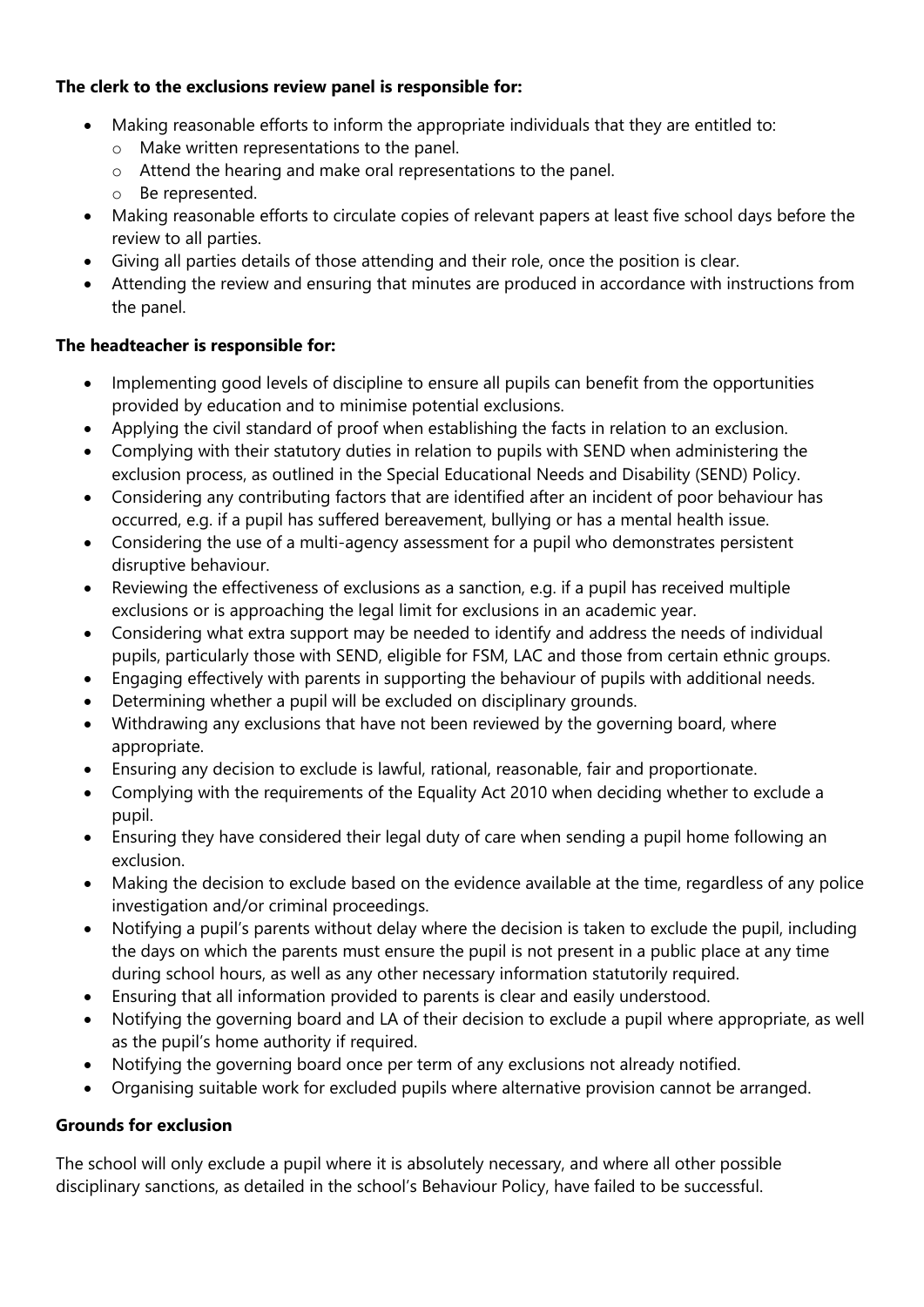The following examples of behaviour may underline the school's decision to exclude a pupil:

- Any incident which poses a risk to other pupils or members of staff, e.g. bringing a weapon onto the premises
- Any incidents which breach the law
- Persistent and severe bullying
- Verbal and physical abuse
- Constant disruption
- A single, serious and major incident, e.g. serious assault on another individual leading to injury

Pupils can be excluded on a fixed-period basis, i.e. up to 45 school days within a year, or permanently. Similarly, pupils can be permanently excluded following a fixed-period exclusion, where further evidence is presented.

In all cases, the headteacher will decide which exclusion period a pupil will be subject to, depending on what the circumstances warrant.

The school has the power to direct a pupil off-site to improve their behaviour.

#### **The headteacher's power to exclude**

Only the headteacher has the power to exclude a pupil from the school, and is able to decide whether this is on a fixed-period or permanent basis. All exclusions will only be issued on disciplinary grounds.

The headteacher is able to exclude pupils from the premises where their behaviour is disruptive during lunchtime. All lunchtime exclusions will be counted as half of a school day.

The headteacher is able to consider a pupil's disruptive behaviour outside of the school premises as grounds for exclusion, in accordance with the school's Behaviour Policy.

Any decision made to exclude a pupil will be lawful, proportionate and fair, with respect to legislation relating directly to exclusions and the school's wider legal duties, including the ECHR.

All exclusions will be formally recorded on the pupil information system.

When sending a pupil home following any exclusion, the headteacher will ensure that they exercise their duty of care at all times and will always inform the parents.

The headteacher will apply the civil standard of proof when responding to the facts relating to an exclusion, i.e. that 'on the balance of probabilities' it is more likely than not that the facts are true.

The headteacher may withdraw any exclusion that has not already been reviewed by the governing board.

At all times, the headteacher will take into account their legal duties under the Equality Act 2010 and the 'Special educational needs and disability code of practice: 0 to 25 years', ensuring that they do not discriminate on any grounds, e.g. race, sex, disability, and will not increase the severity of a pupil's exclusion on these grounds.

The headteacher will not issue any 'informal' or 'unofficial' exclusions, such as sending a pupil home to 'cool-off', regardless of whether or not the parents have agreed to this.

The headteacher will not use the threat of exclusion as a means of instructing parents to remove their child from the premises.

#### **Factors to consider when excluding a pupil**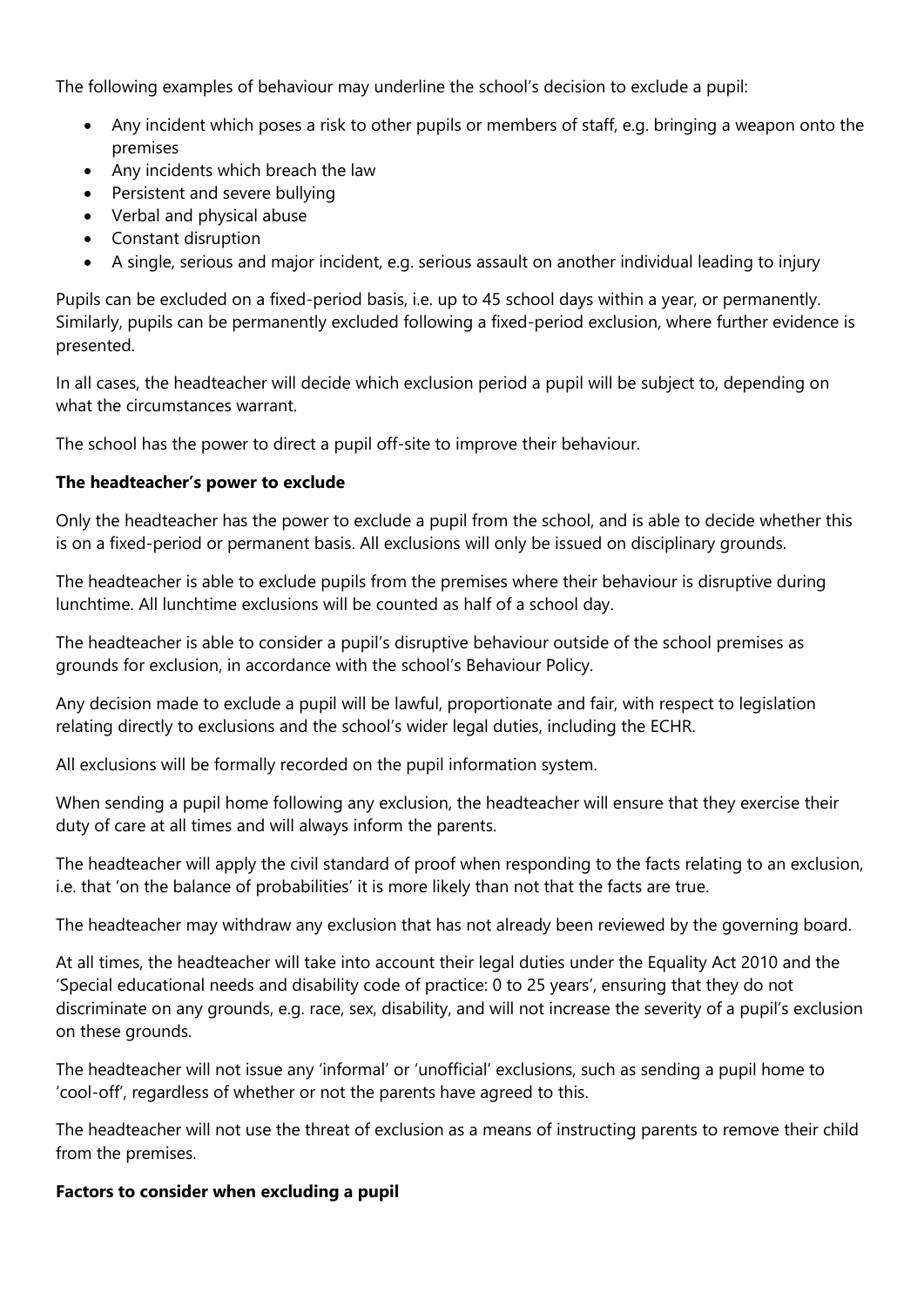When considering the exclusion of a pupil, the headteacher will:

- Allow the pupil the opportunity to present their case.
- Take into account any contributing factors that are identified after a case of poor behaviour has occurred, e.g. if the pupil's wellbeing has been compromised, or they have been subjected to bullying.
- Take into consideration whether the pupil has received multiple exclusions or is approaching the legal limit of 45 excluded days per school year, and whether exclusion is serving as an effective sanction.
- Consider early intervention to address underlying causes of disruptive behaviour, including liaising with external agencies, to assess pupils who demonstrate consistently poor behaviour.
- The headteacher will consider what extra support may be available for vulnerable pupil groups whose exclusion rates are higher, to reduce their risk of exclusion, including the following:
	- o LAC
	- o Pupils eligible for FSM
	- o Pupils with SEND
	- o Certain ethnic groups

The headteacher will consider avoiding permanently excluding LAC pupils, those with SEMH issues or pupils with an EHC plan.

Where any member of staff has concerns about vulnerable pupil groups and their behaviour, they will report this to the headteacher who will instigate a multi-agency assessment to determine whether the behavioural issues might be as a result of educational, mental health or other needs and vulnerabilities.

Where SEND or SEMH issues are identified, an individual behaviour plan will be created using the graduated response outlined in the school's Behaviour Policy. If the pupil continues to endanger the physical or emotional wellbeing of other pupils or staff, despite exhausting the graduated response process, then exclusion may be considered.

In accordance with the Equality Act 2010, under no circumstances will a pupil with identified SEND or SEMH issues be excluded before the graduated response process has been completed.

Where a pupil with SEND or SEMH issues is permanently excluded because of a SEND or SEMH-related need that could not be met at the school, detailed records will be kept highlighting that these pupils are closely tracked and show that the school has a close relationship with the pupil's next destination.

The headteacher will work in conjunction with the parents of any pupil with additional needs, to establish the most effective support mechanisms.

# **Duty to inform parents**

Following the headteacher's decision to exclude a pupil, they will immediately inform the parents, in person or by telephone, of the period of the exclusion and the reasons behind this.

The headteacher will inform the parents in writing (electronically if written permission has been received from the parents for notices to be sent this way) of the following:

- The reason(s) for the exclusion
- The length of the fixed-period exclusion or, for a permanent exclusion, the fact that it is permanent
- Their right to raise any representations about the exclusion to the governing board, including how the pupil will be involved in this and how the representations will be made
- Their right to attend a meeting where there is a legal requirement for the governing board to consider the exclusion, and the fact that they are able to bring an accompanying individual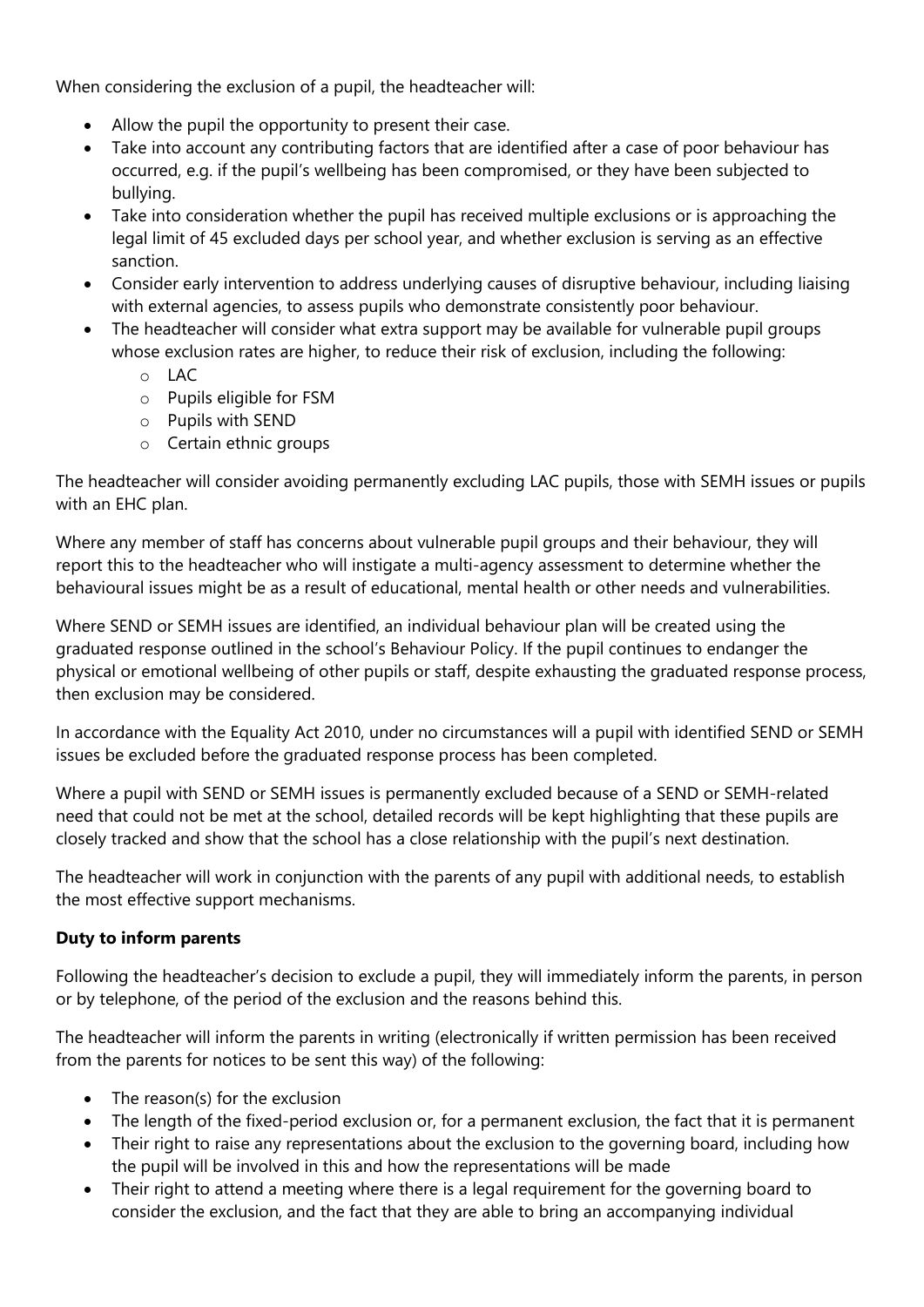The arrangements that have been made for the pupil to continue their education prior to the organisation of any alternative provision, or the pupil's return to school

### **Relevant sources of free, impartial information**

Where the pupil is of compulsory school age, the headteacher will inform the parents by the end of the afternoon session that:

 For the first five days of the exclusion (or until the start date of any alternative provision or the end of the exclusion where this is earlier), parents are legally required to ensure that their child is not present in a public place during school hours without justification, and that parents may receive a penalty fine if they fail to do so.

Where the headteacher has arranged alternative provision, they will also inform the parents of the following:

- The start and end date for any provision of full-time education
- The address at which the provision will take place
- Any information necessary for the pupil to identify the person they should report to on the starting date

Where the headteacher is unable to provide information on alternative provision by the end of the afternoon session, they will provide the information in a subsequent written notice without further delay, and within 48 hours of the pupil beginning the provision.

If the alternative provision is due to begin before the sixth day of the exclusion, the headteacher is able to give less than 48 hours of notice, with parental consent.

If the headteacher has decided to exclude the pupil for a further fixed period following their original exclusion, or to permanently exclude them, they will notify the parents without delay and issue a new exclusion notice to parents.

# **Duty to inform the governing board and LA**

The headteacher will inform the governing board and LA, without delay, of the following:

- Any permanent exclusions (including where a fixed-period exclusion is followed by a decision to permanently exclude the pupil)
- Any exclusions which would result in the pupil being excluded for more than five school days in a term (or more than 10 lunchtimes)
- Any exclusions which would result in the pupil being absent from an examination or national curriculum test
- For any exclusions, other than those above, the headteacher will notify the governing board and LA once per term.
- All notifications to the governing board and LA will include the reasons for exclusion and the duration of any fixed-period exclusion.
- If the pupil who is excluded lives outside the LA in which the school is located, the headteacher will notify the pupil's 'home authority'.

# **Arranging education for excluded pupils**

For any fixed-period exclusions of more than five school days, the governing board will arrange suitable full-time education for the pupil, which will begin no later than the sixth day of exclusion.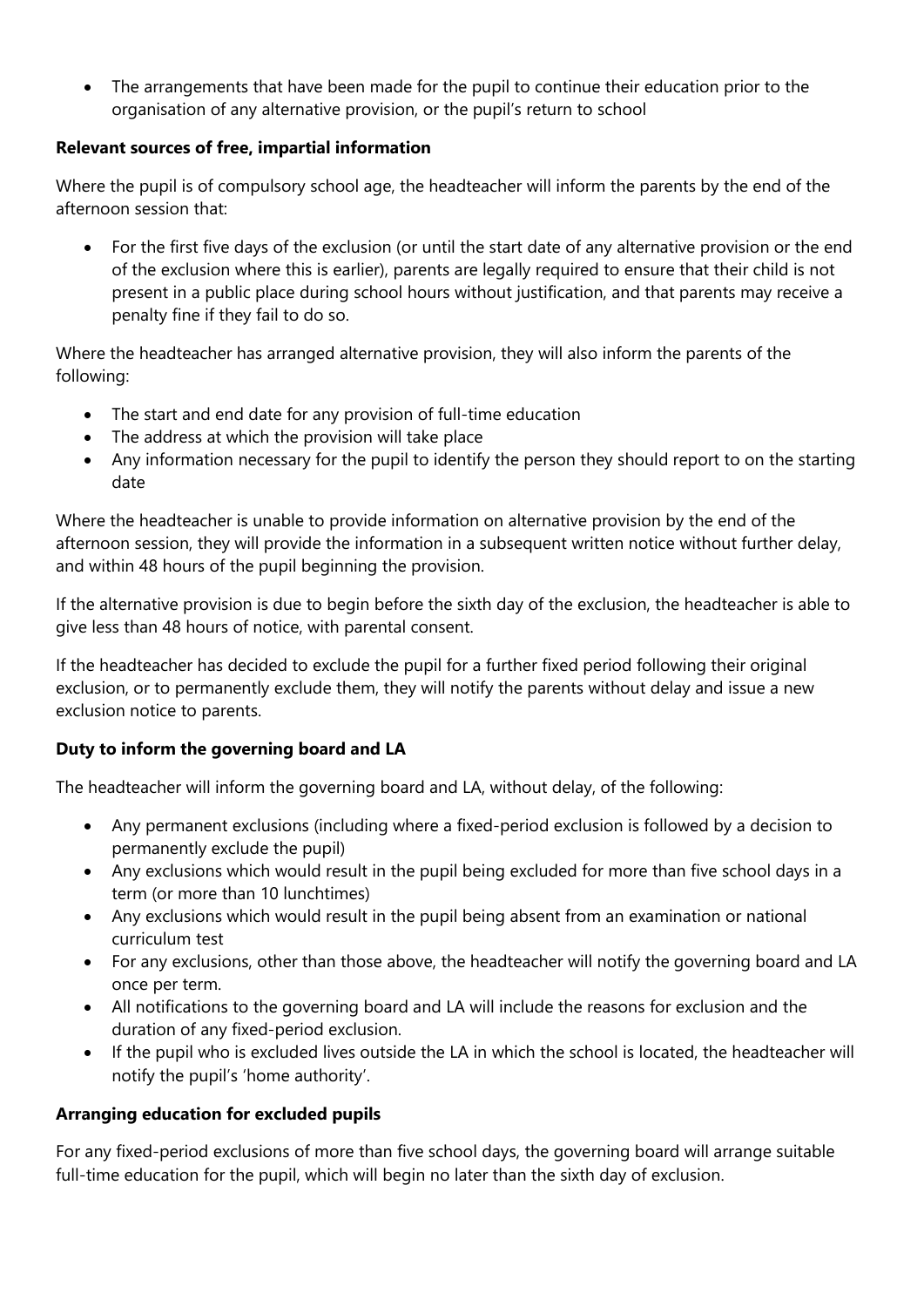Where a pupil receives consecutive fixed-period exclusions, these will be regarded as cumulative and fulltime education will still have to be provided from the sixth day of exclusion.

For permanent exclusions, full-time education will also be provided for the pupil from the sixth day of exclusion.

The governing board will not arrange full-time education for any pupil who is currently in their final year of compulsory education, and who does not have any further public examinations to sit.

The governing board is aware that it is beneficial to excluded pupils to begin their alternative education arrangements before the sixth day of exclusion. The governing board will always attempt to arrange alternative provision before the sixth day of exclusion.

Where it is not possible to arrange alternative provision during the first five days of exclusion, the school will ensure that they take reasonable steps to set and mark work for the excluded pupil.

If a pupil with SEND has been excluded, the governing board will ensure that:

- Any alternative provision is arranged in consultation with the pupil's parents, who are able to request preferences.
- When identifying alternative provision, any EHC plan is reviewed/the pupil's needs are reassessed, also in consultation with the pupil's parents.

### **Considering exclusions**

The governing board will consider any representations made by parents in regard to exclusions.

Parents and, where requested, a friend or representative, the headteacher and a member of the LA will be invited to attend any consideration of exclusions and will be able to make representations.

Any meeting to consider reinstatement of a pupil will be arranged at a date and time convenient for all parties, and in compliance with any statutory time limits.

The governing board will consider the reinstatement of an excluded pupil, where:

- The exclusion is permanent.
- The exclusion is fixed-period, and would bring the pupil's total number of excluded school days to more than 15 in any given term.
- The exclusion would result in the pupil missing a public examination.

In the case of a fixed-period exclusion where the pupil's total number of excluded days is more than five but less than 15 school days within a term, if requested by the parents, the governing board will consider exclusions within 50 school days of receiving notification.

In the case of a fixed period exclusion, where the pupil's total number of excluded school days does not amount to more than five, in the absence of any such representations, the governing board is not required to meet and cannot direct the reinstatement of the pupil.

Where exclusion would result in a pupil missing a public examination, the governing board will consider the exclusion before the test to decide whether the pupil should be reinstated in time to take the examination.

If it is not practicable for a sufficient number of governors to consider the decision before the examination, the chair of governors will consider the exclusion alone and decide whether or not to reinstate the pupil.

In light of the above, the governing board will also consider whether it would be appropriate to allow the excluded pupil to enter the premises to take the examination.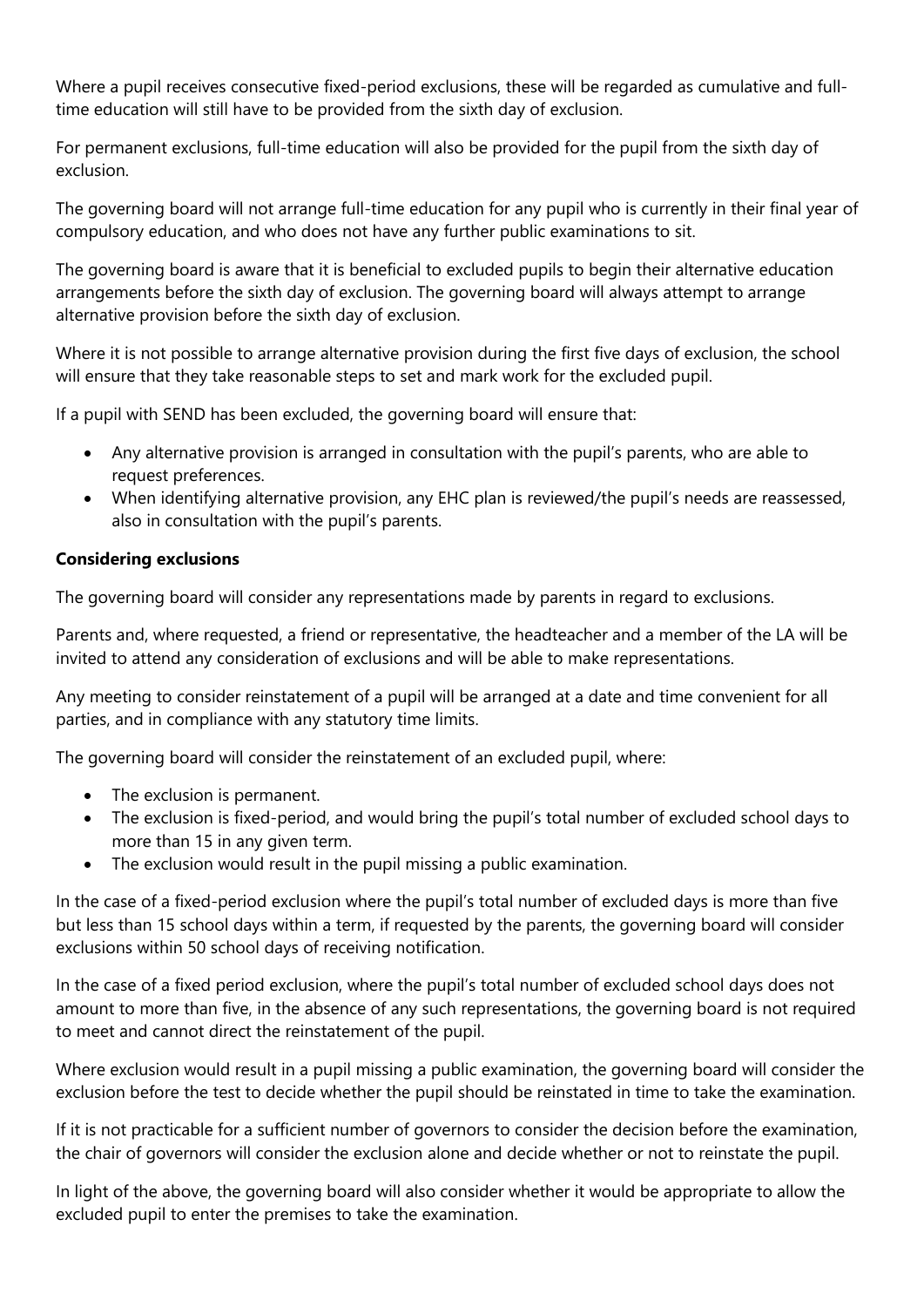When considering the reinstatement of an excluded pupil, the governing board will:

- Only discuss the exclusion with the parties present at the meeting.
- Ask for any written evidence prior to the meeting.
- Circulate any written evidence and information to all parties, at least five school days in advance of the meeting.
- Allow pupils and parents to be accompanied by a person of their choice at the meeting.
- Consider what reasonable adjustments need to be made to support the attendance and contribution of parties at the meeting.
- Identify the steps needed to enable and encourage the excluded pupil to attend the meeting and speak on their behalf, or how they may contribute personal views by other means if attendance is not possible.
- Consider the interests and circumstances of the excluded pupil, including the grounds for exclusion.

### **Reaching a decision**

After considering exclusions, the governing board will either:

- Decline to reinstate the pupil.
- Direct the reinstatement of the pupil immediately, or on a specified date.

If reinstatement would make no practical difference, e.g. if the pupil has already returned to school following a fixed-period exclusion or the parents make clear they do not want their child reinstated, the governing board will still consider whether the pupil should be officially reinstated, and whether the headteacher's decision to exclude the pupil was fair, lawful and proportionate, based on the evidence presented.

The governing board will apply the civil standard of proof when responding to the facts relating to an exclusion, it is more likely than not that the facts are true.

To reach a decision, the governing board will:

- Identify the steps they intend to take to ensure that all parties involved will have the opportunity to participate and present their views.
- Ensure that minutes are taken of the meeting as a record of the evidence that was considered.
- Ask all parties to withdraw from the meeting before concluding their decision.
- Consider whether the exclusion of the pupil was lawful, proportionate and fair, taking into account the headteacher's legal duties and any evidence that was presented to the governing board in relation to the decision to exclude.
- Record the outcome of the decision on the pupil's educational records, along with copies, which will be kept for at least six months.
- Make a note of their findings, where they have considered an exclusion but cannot reinstate the pupil.

### **Notification of considered exclusions**

The governing board will notify the parents of the excluded pupil, the headteacher and the LA of their decision following the consideration of an exclusion, in writing and without delay.

In the case of a permanent exclusion, where the governing board decides not to reinstate the pupil, they will notify the parents:

- That it is permanent, and their right for it to be reviewed by an independent review panel.
- Of the date by which an application for review must be made.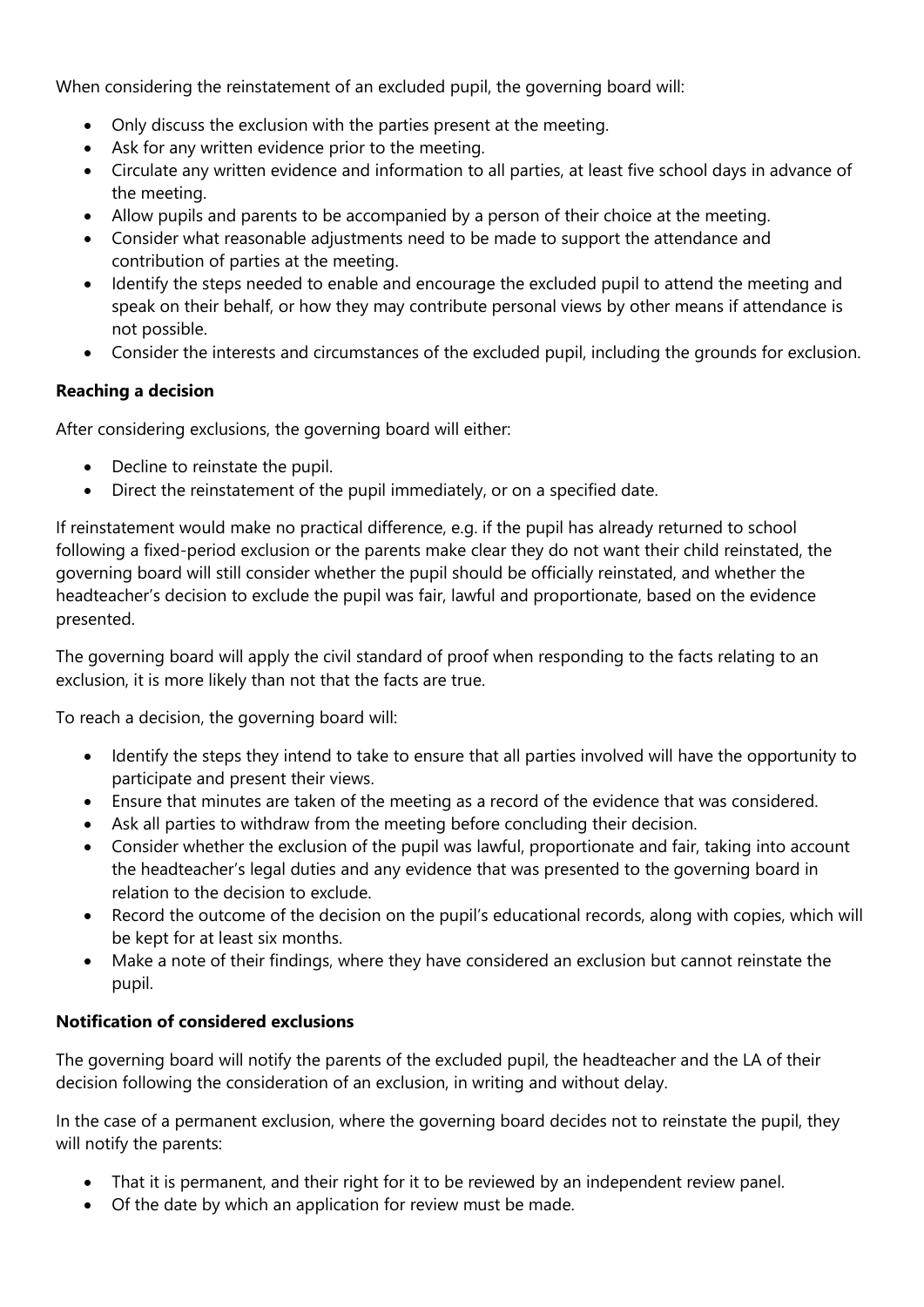- Of the name and address of whom the review application should be submitted to.
- That any application should set out the grounds on which it is being made and that, where appropriate, this should include reference to how a pupil's SEND are considered relevant to the exclusion.
- That, regardless of whether a pupil has been identified as having SEND, the parents have a right to require the governing board to ensure a SEND expert attends the review.
- Of the role of the SEND expert that will attend the review, and that the parents will not be charged for this.
- That they are required to make it clear if they wish for a SEND expert to attend the review.
- That they may appoint someone at their own expense to make representations to the panel.

The governing board will also notify parents that, if they believe an exclusion has been issued as a result of discrimination, then they are required to make a claim under the Equality Act 2010 to the First-tier Tribunal (SEND), and that this should be within six months of when the discrimination allegedly took place.

After any conclusion, the governing board will notify the parents, and all other parties involved, of the decision that was made and the reasoning for this, in sufficient detail.

### **Removing permanently excluded pupils from the school register**

The headteacher will remove pupils from the school register if:

- 15 school days have passed since the parents were notified of the governing board's decision not to reinstate the pupil and no application for an independent panel review has been received.
- The parents have stated in writing that they will not be applying for an independent panel review following a permanent exclusion.

If an application for an independent panel review has been made within 15 school days, the headteacher will wait until the review has been determined, or abandoned, and until the governing board has completed any reconsideration that the panel recommended or directed it to carry out, before removing the pupil from the school register.

If a pupil's name is to be removed from the register, the headteacher will make a return to the LA, which will include:

- All the particulars which were entered in the register.
- The address of any parent with whom the pupil normally resides.
- The grounds upon which the pupil's name is to be removed from the register.

Any return to the LA will be made as soon as the grounds for removal are met and no later than the date in which the pupil's name was removed.

If a pupil's name has been removed from the register and a discrimination claim is made, the pupil may be reinstated following a decision made by the First-tier Tribunal (SEND) or County Court.

Whilst a pupil's name remains on the admissions register, the appropriate code will be used to mark the pupil's attendance:

- Code B: Education off-site
- Code D: Dual registration
- Code E: Absent and not attending alternative provision

#### **Independent review panel**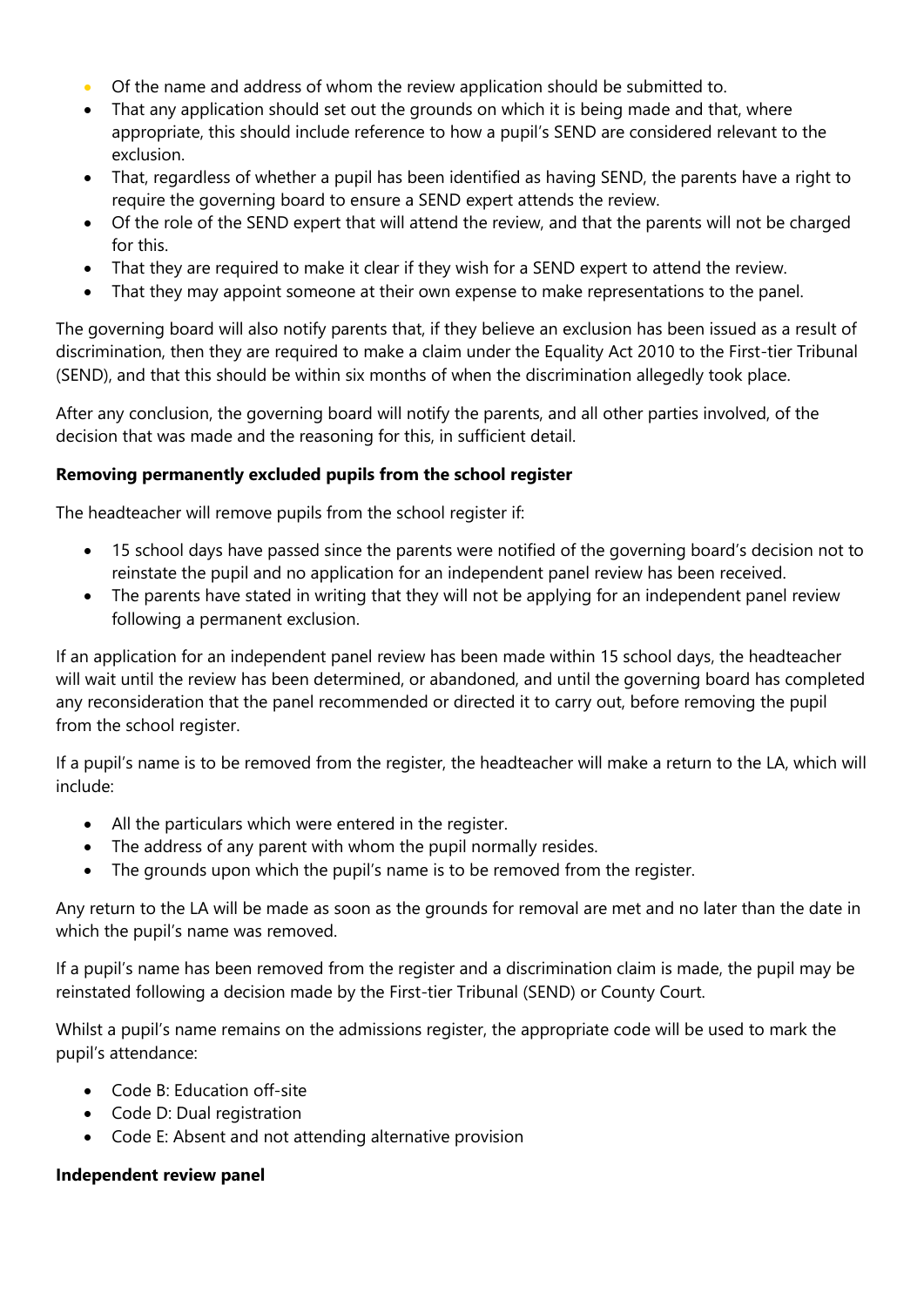The LA will review the governing board's decision not to reinstate a permanently excluded pupil, if the parents submit their application for this within the required time frame.

The LA will constitute an independent review panel of three or five members that represent the following categories:

- A lay member to chair the panel. This individual will not have worked in any school in a paid capacity.
- A current or former school governor who has served for at least 12 consecutive months in the last five years.
- A headteacher or individual who has been a headteacher within the last five years.

Parents are required to submit their applications within:

- 15 school days of the governing board's notification of their decision.
- 15 school days of the final determination of a discriminatory claim made under the Equality Act 2010.

Any application made outside of this timeframe will not be reviewed.

Parents are able to request an independent panel review even if they did not make a case to, or attend, the governing board's initial consideration of the exclusion.

The LA will adhere to all statutory guidelines when conducting an independent panel review, as outlined in the DfE's statutory guidance document 'Exclusion from maintained schools, academies and pupil referral units in England' 2017.

# **Appointing a SEND expert**

If requested by parents in their application for an independent review panel, the LA will appoint a SEND expert to attend the panel and cover the associated costs of this appointment.

The LA will make arrangements to indemnify the SEND expert against any legal costs and expenses reasonably incurred as a result of any decisions or actions connected to the review and which are taken in good faith.

Parents have a right to request the attendance of a SEND expert at a review, regardless of whether the school recognises that their child has SEND.

The SEND expert's role is set out this policy.

Individuals will not serve as a SEND expert if they have, or at any time have had, any connection with the LA, school, parents or pupil, or the incident leading to the exclusion, which might reasonably be taken to raise doubts about their ability to act impartially; however, an individual is not taken to have such a connection solely because they are an employee of the LA.

The SEND expert will be a professional with first-hand experience of the assessment and support of SEND, as well as an understanding of the legal requirements on schools in relation to SEND. Examples of suitable individuals might include educational psychologists; specialist SEND teachers; SENCOs; and behaviour support teachers.

Recently retired individuals are not precluded from fulfilling this role; however, the LA will, during interview, assess the knowledge of such individuals in order to ensure that they have a good understanding of current practice and the legal requirements on schools in relation to SEND.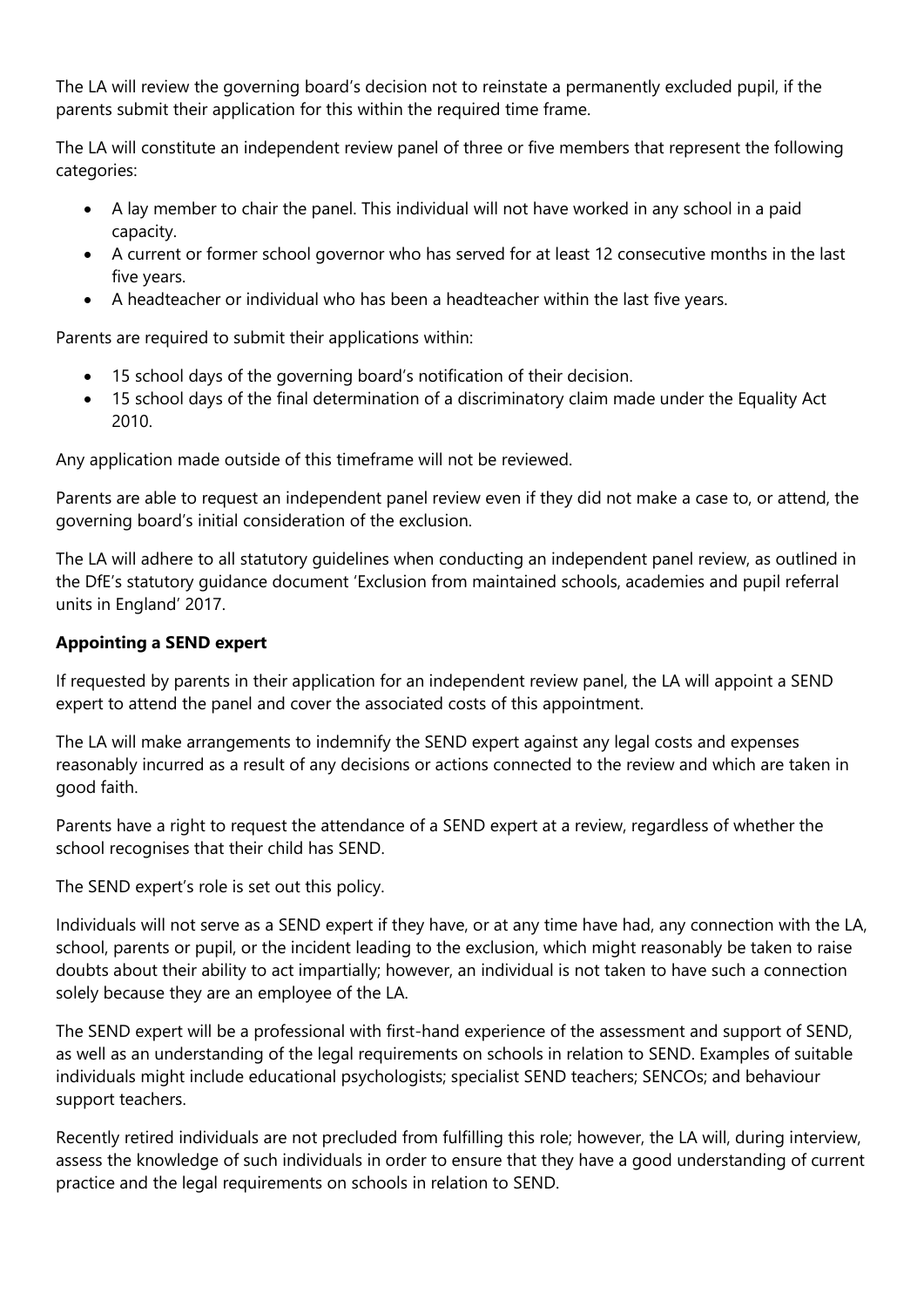Whilst individuals are not automatically taken to be partial simply because they are an employee of, or contracted by, the LA, they will not have had any previous involvement in the assessment or support of SEND for the excluded pupil, or siblings of the excluded pupil. The LA will request that prospective SEND experts declare any conflict of interest at the earliest opportunity.

The final decision on the appointment of a SEND expert is for the LA to make, but it will take reasonable steps to ensure that parents have confidence in the impartiality and capability of the SEND expert. Where possible, this will include offering parents a choice of SEND expert. In order to meet its duties within the statutory time frame, the LA will consider maintaining a list of individuals capable of performing the role of SEND expert in advance of a request.

The LA will determine the amount of any payment in relation to the appointment of the SEND expert, such as financial loss, travel and subsistence allowances.

### **The role of a SEND expert**

The SEND expert's role is analogous to an expert witness, providing (orally and/or written) impartial advice to the panel on how SEND might be relevant to the exclusion. The SEND expert will base their advice on the evidence provided to the panel. The SEND expert's role does not include making an assessment of the pupil's SEND.

The focus of the SEND expert's advice will be on whether the school's policies which relate to SEND, or the application of these policies in relation to the excluded pupil, were legal, reasonable and procedurally fair. If the SEND expert believes that this was not the case, they will, where possible, advise the panel on the possible contribution this could have made to the circumstances of the pupil's exclusion.

Where the school does not recognise that a pupil has SEND, the SEND expert will advise the panel on whether they believe the school acted in a legal, reasonable and procedurally fair way with respect to the identification of any SEND that the pupil may potentially have, and any contribution that this could have made to the circumstances of the pupil's exclusion.

The SEND expert will not criticise a school's policies or actions simply because they believe a different approach should have been followed or because another school might have taken a different approach.

### **Appointing a clerk**

The LA will decide whether to appoint a clerk to the independent review panel, or to make alternative arrangements to administer the panel.

The LA will ensure that the clerk did not serve as clerk to the governing board when the decision was made not to reinstate the pupil.

### **The role of a clerk**

The clerk's role is to provide advice to the panel and parties to the review on procedure, law and statutory guidance on exclusions.

The clerk will:

 Identify, in advance of the meeting, whether the excluded pupil wishes to attend the panel hearing, taking reasonable steps to enable the pupil to feedback their views, irrespective of their attendance.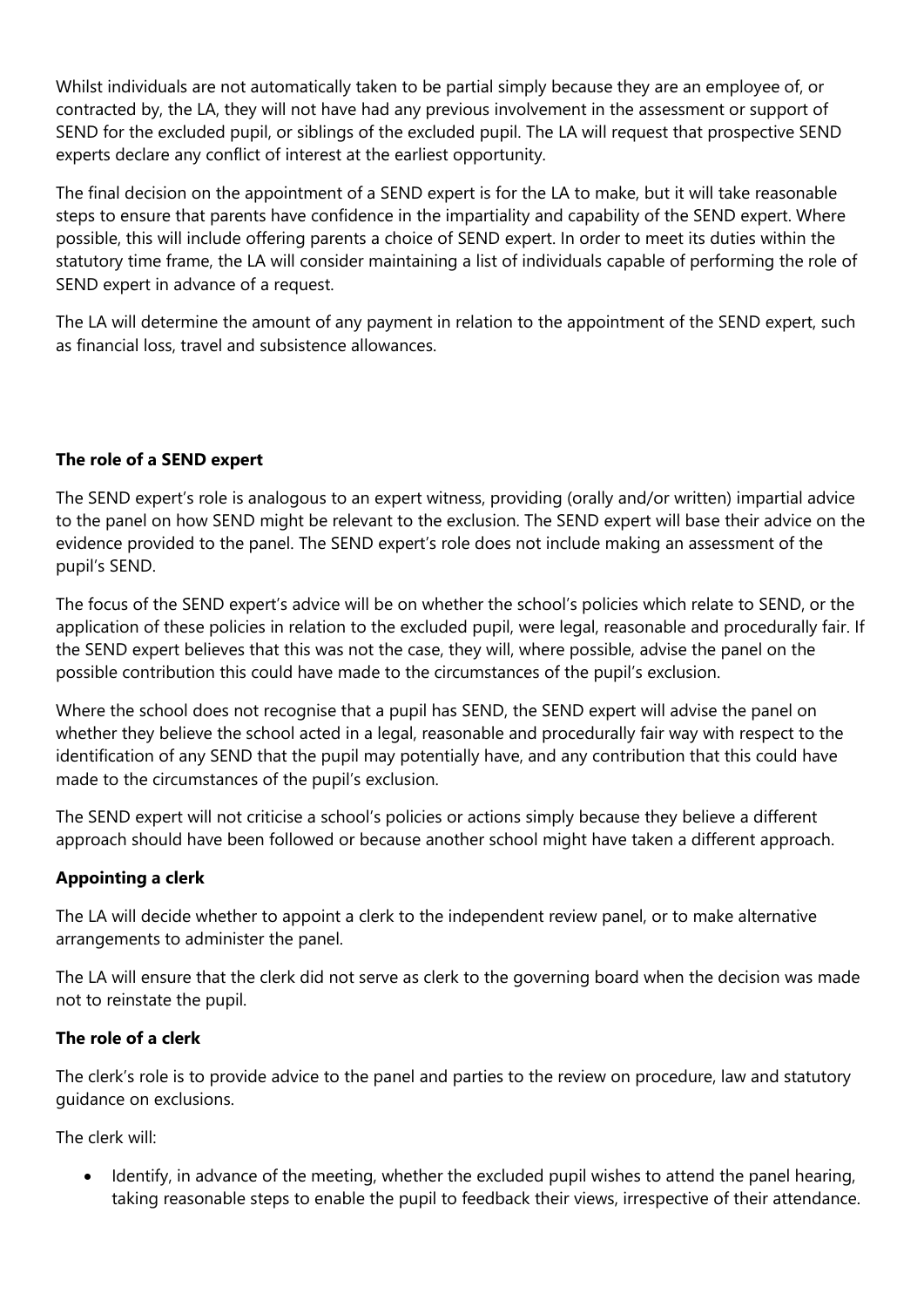- Identify, in advance of the meeting, whether any alleged victims of the incident(s) leading up to the exclusion wish to attend the panel hearing, taking reasonable steps to enable them to feedback their views, irrespective of their attendance.
- Ensure that the panel is able to hear from any witnesses to the incident(s) leading to the exclusion, taking into account the fact that some of these people may be pupils at the school (Pupils under 18 years-old will not be allowed to appear in person without parental consent).
- Inform the parents, headteacher, governing board and [maintained schools and PRUs only] the LA, that they are entitled to: make oral and written representations to the panel; attend the hearing; and be represented.
- Ensure that all parties are:
	- o Provided with copies of relevant papers at least five school days before the review, notifying the panel if any requested documents have not been provided in case the panel wishes to adjourn until a later date.
	- o Informed about who is attending the meeting, and what their roles are.
	- $\circ$  Attend the review and ensure that minutes are produced in accordance with instructions from the independent review panel.

Where a clerk is not appointed, the LA will undertake the functions outlined in paragraphs 16.1 and 16.2 of this policy.

### **The duties of independent review panel members in the conduct of a review panel**

The role of the panel is to review the governing board's decision not to reinstate a permanently excluded pupil. In reviewing the decision, the panel will consider the interests and circumstances of the excluded pupil, including the circumstances in which the pupil was excluded, and have regard to the interests of other pupils and people working at the school.

The panel will apply the civil standard of proof, rather than the criminal standard of 'beyond reasonable doubt'.

Following the review, the panel will do one of the following:

- Uphold the decision.
- Recommend that the governing board reconsiders reinstatement.
- Quash the decision and direct that the governing board reconsiders reinstatement.

The panel's decision does not have to be unanimous and can be decided by a majority vote. It is binding on the pupil, parents, the governing board, headteacher and the LA.

### Reconsidering reinstatement following a review

Where the independent review panel instructs the governing board to reconsider their decision not to reinstate a pupil, they will do so within 10 school days of being given notice of the review panel's decision.

The school is aware that if the governing board does not offer to reinstate the pupil, then a £4,000 adjustment will be made to the school's budget.

If, following reconsideration, the governing board offers to reinstate the pupil but the parents decline, no adjustment will be made to the school's budget.

Following reconsideration, the governing board will notify the parents, the headteacher and the LA of their reconsidered decision and the reasons for this.

### **Criminal investigations**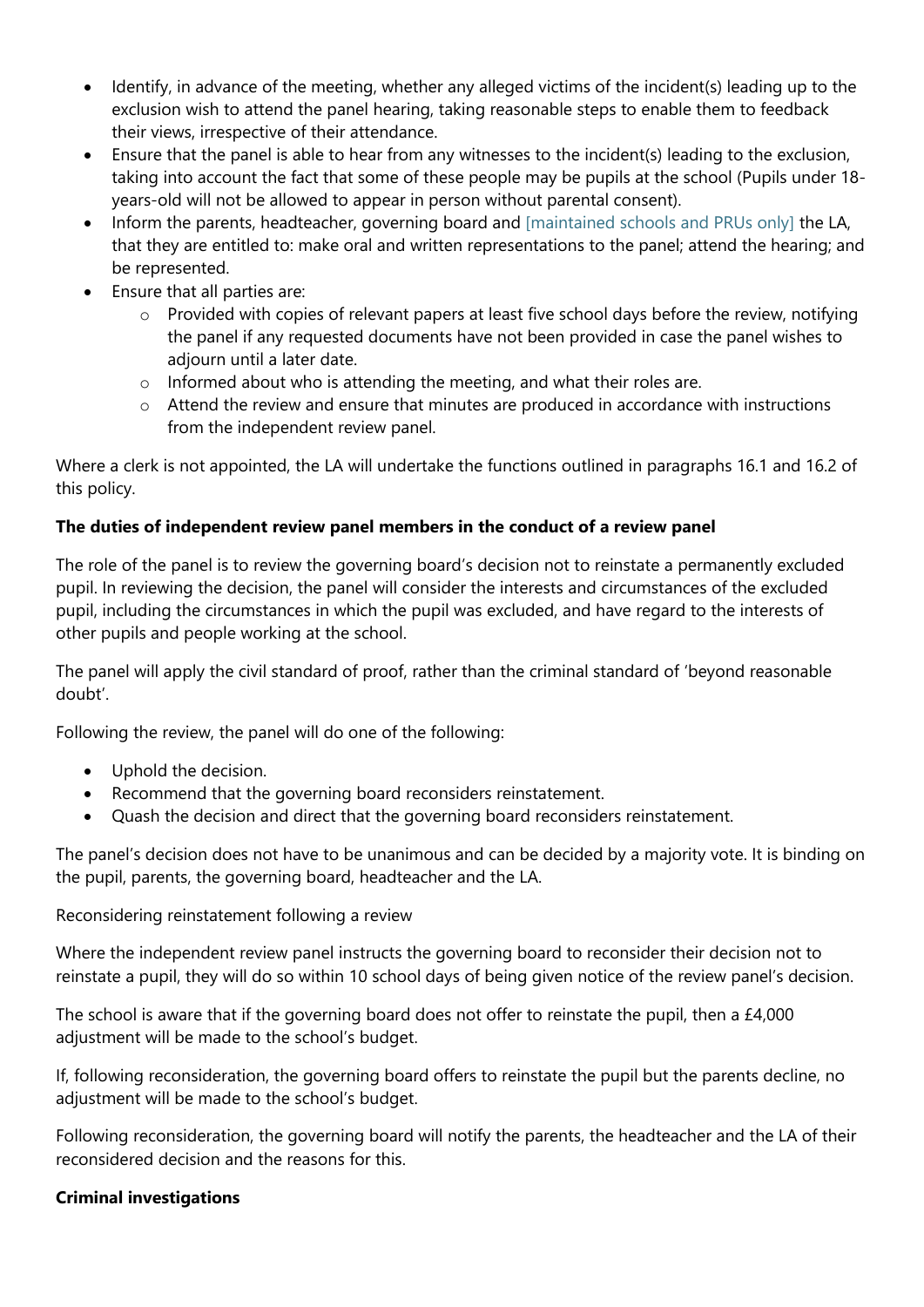The headteacher will not postpone taking a decision to exclude a pupil due to a police investigation being underway, or any criminal proceedings that are in place.

The headteacher will give particular consideration when deciding to exclude a pupil where evidence is limited by a police investigation, to ensure that any decision made is fair and reasonable.

If the governing board is required to consider the headteacher's decision in these circumstances, they will not postpone the meeting and will make a decision based on the evidence available.

### **Training requirements**

The LA will ensure that all independent review panel members and clerks have received training within the two years prior to the date of the review.

Training will cover:

- The requirements of the legislation, regulations and statutory guidance governing exclusions.
- The need for the panel to observe procedural fairness and the rules of natural justice.
- The role of the chair of a review panel.
- The role of the clerk to a review panel.
- The duties of headteachers, governing boards and the panel under the Equality Act 2010.

The effect of section 6 of the Human Rights Act 1998 and the need to act in a manner compatible with human rights protected by that Act.

Clerks will also have an up-to-date understanding on developments in case law which are relevant to exclusion.

#### **Monitoring and review**

This policy will be reviewed on an annual basis by the headteacher in conjunction with the governing board. The next scheduled review date for this policy is November 2020.

All members of staff are required to familiarise themselves with this policy as part of their induction programme.